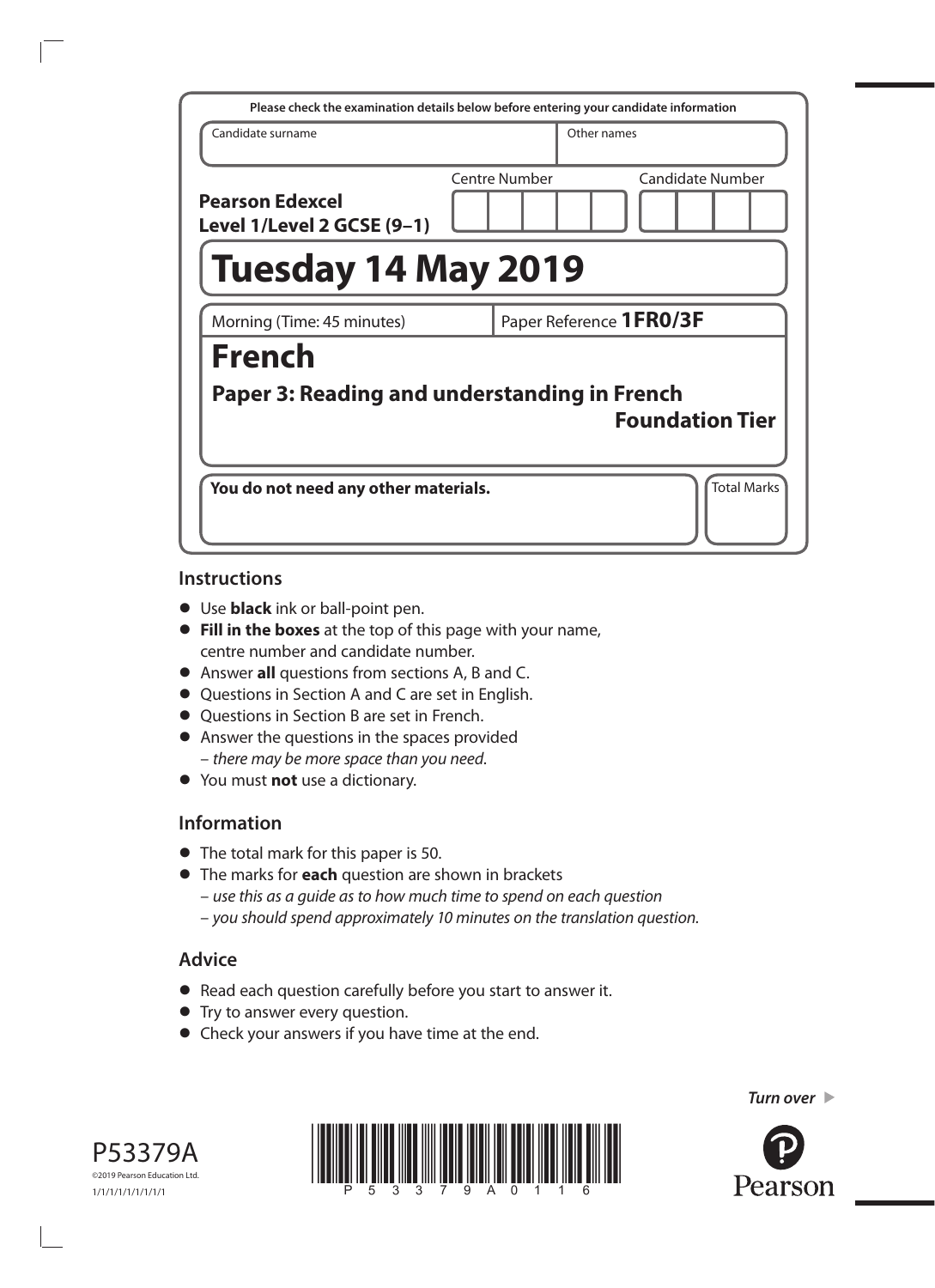**DOMORATIVE INTERNATIONS** 

**PERMIT AND ARRIVE STATES AND A** 

**DOMORATION ENVIRONMENT** 

### **SECTION A**

**Answer ALL questions. Write your answers in the spaces provided.**

Some questions must be answered with a cross in a box  $\boxtimes$ . If you change your mind about an answer, put a line through the box  $\boxtimes$  and then mark your new answer with a cross  $\boxtimes$ .

### **Favourite foods**

**1** Read the opinions about favourite foods on a web forum.

www.nourriture.fr

**Camille :** Je ne mange pas très sain. J'adore les gâteaux et le chocolat ! La salade, non merci !

**Maxime :** Moi, je mange beaucoup de légumes et j'adore le thon mais je ne mange jamais de viande.

**Antoine :** Je déteste la viande mais je ne suis pas végétarien car j'aime le poulet.

**Lisa :** Je vais souvent au fastfood mais je ne prends jamais de hamburgers ou de poulet. Je préfère la salade verte.

What do they say about their favourite foods? Enter either **Camille, Maxime, Antoine**  or **Lisa.**

You can use each person more than once.

**Example:** ............................................................................................. loves chocolate. Camille

| (a) <b>Marine Marine (a)</b> Iikes fish. |  |
|------------------------------------------|--|
|                                          |  |
|                                          |  |
|                                          |  |
|                                          |  |
|                                          |  |
|                                          |  |



**(Total for Question 1 = 6 marks)**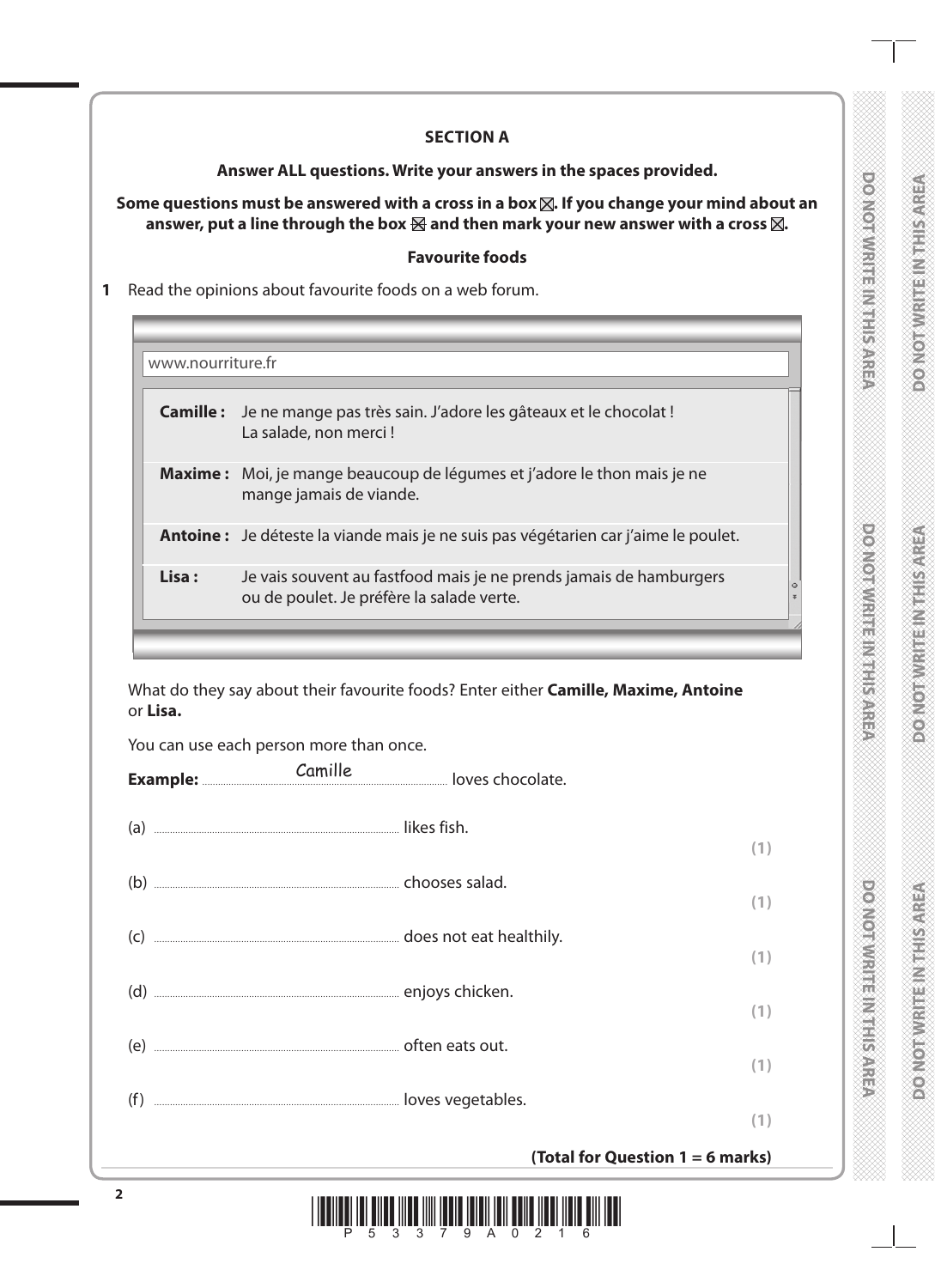### **Where I live**

### **2** Read the blog post by Daniel.

J'adore habiter à la campagne et là, on peut faire des randonnées et de l'équitation, mais il n'y a pas beaucoup d'emploi. La ville se trouve à cinq kilomètres. Au centre, il y a une zone piétonne et de nombreuses pistes cyclables. Cependant, dans la banlieue, la circulation est affreuse parce que tout le monde va au travail en voiture.

Complete the gap in each sentence using a word from the box below. There are more words than gaps.

| swimming           | employment | cycle paths                      |     |
|--------------------|------------|----------------------------------|-----|
| <del>country</del> | walks      | village                          |     |
| horse riding       | facilities | traffic                          |     |
| shops              | housing    | drives                           |     |
|                    |            |                                  |     |
|                    |            |                                  | (1) |
|                    |            |                                  | (1) |
|                    |            |                                  | (1) |
|                    |            |                                  | (1) |
|                    |            |                                  | (1) |
|                    |            | (Total for Question 2 = 5 marks) |     |



 $\begin{array}{c} 1 \rightarrow 0 \rightarrow 0 \end{array}$ 

**DO NOTWRITEINITISAREA** 

**DOMOTAWHEEMAHISTARE** 

**DOMOTWRITEINTHIS AREA**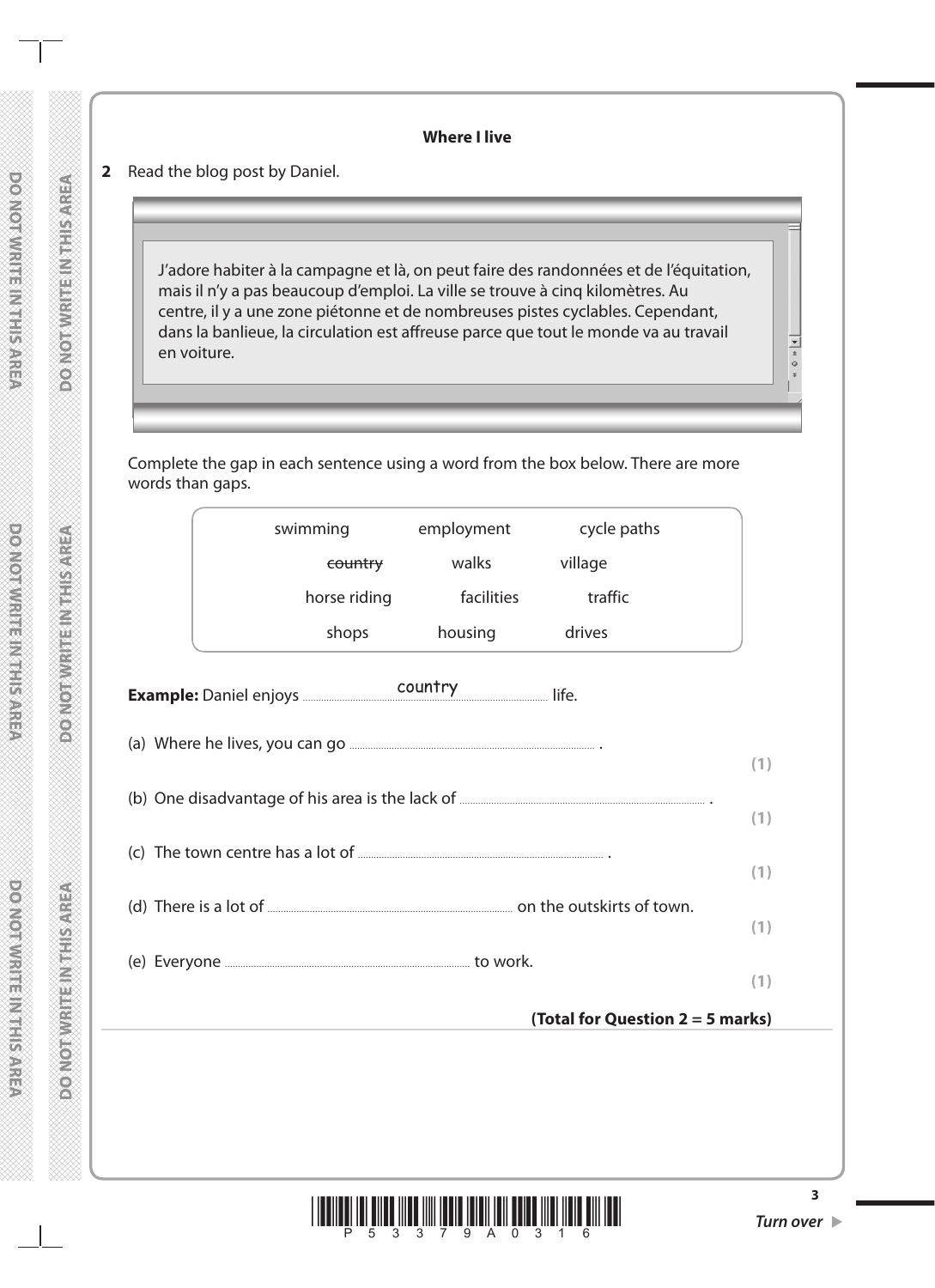**3** (a) Read the advert.

Vous partez en vacances ? Pendant votre absence, nous gardons votre meilleur ami dans notre résidence de luxe ! Nous offrons une variété d'activités y compris une promenade d'une heure dans la forêt avec les autres chiens. Si vous le souhaitez, nous pouvons préparer des repas personnalisés. Les petits chiens ont leurs propres endroits qui sont bien séparés des plus gros.

....................................................................................................................................................................................................................................................................................

....................................................................................................................................................................................................................................................................................

....................................................................................................................................................................................................................................................................................

 Answer the following questions **in English**. You do not need to write in full sentences.

(i) What type of pet does this holiday centre accommodate?

(ii) Where do the animals go for exercise?

(iii) What special service can be offered if required?

**PERMIT AND ARREST ASSESSED** 

**PORTOR WEBSTERS** 

**DONOS REPORTS NO PROTECT** 

**RECIVED IN THE REPORT OF STRONG** 

**(1)**

**(1)**

**(1)**

**DO NOT MARKET AND A STREET STREET** 

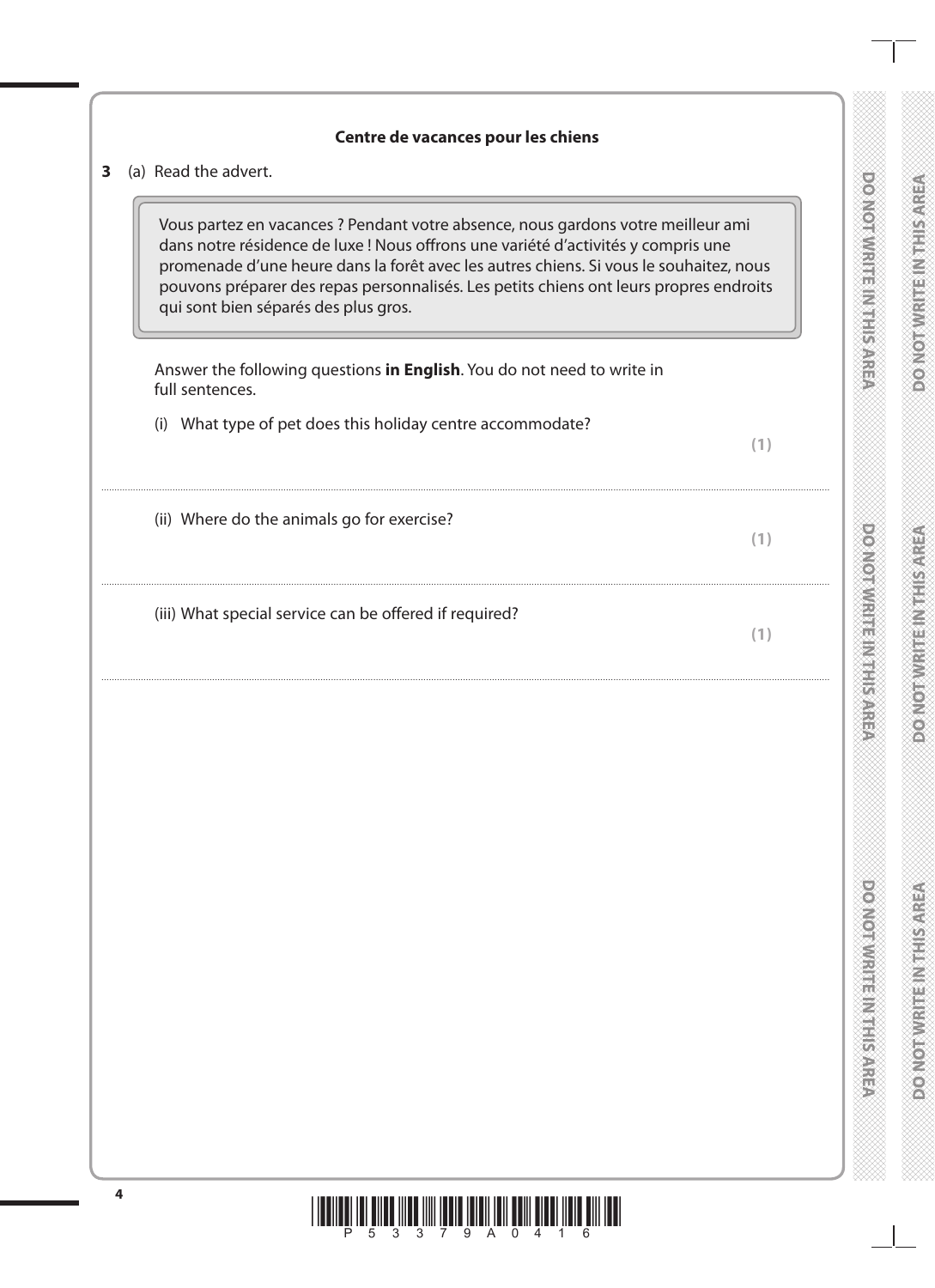Les chiens ne sont jamais mis en cages et nous préférons les laisser en liberté pour leur confort. Nous vous donnons la possibilité de suivre votre chien sur notre site internet durant son séjour et de le voir en vidéo.

....................................................................................................................................................................................................................................................................................

....................................................................................................................................................................................................................................................................................

(i) Why is this centre ideal for active pets?

**(1)**

(ii) What can owners do to check on their pets while they are on holiday?

**(1)**

**(Total for Question 3 = 5 marks)**



**5**

医白色

**DO NOTIVELE HNTHS** 

DONORMARTE INTELES AREA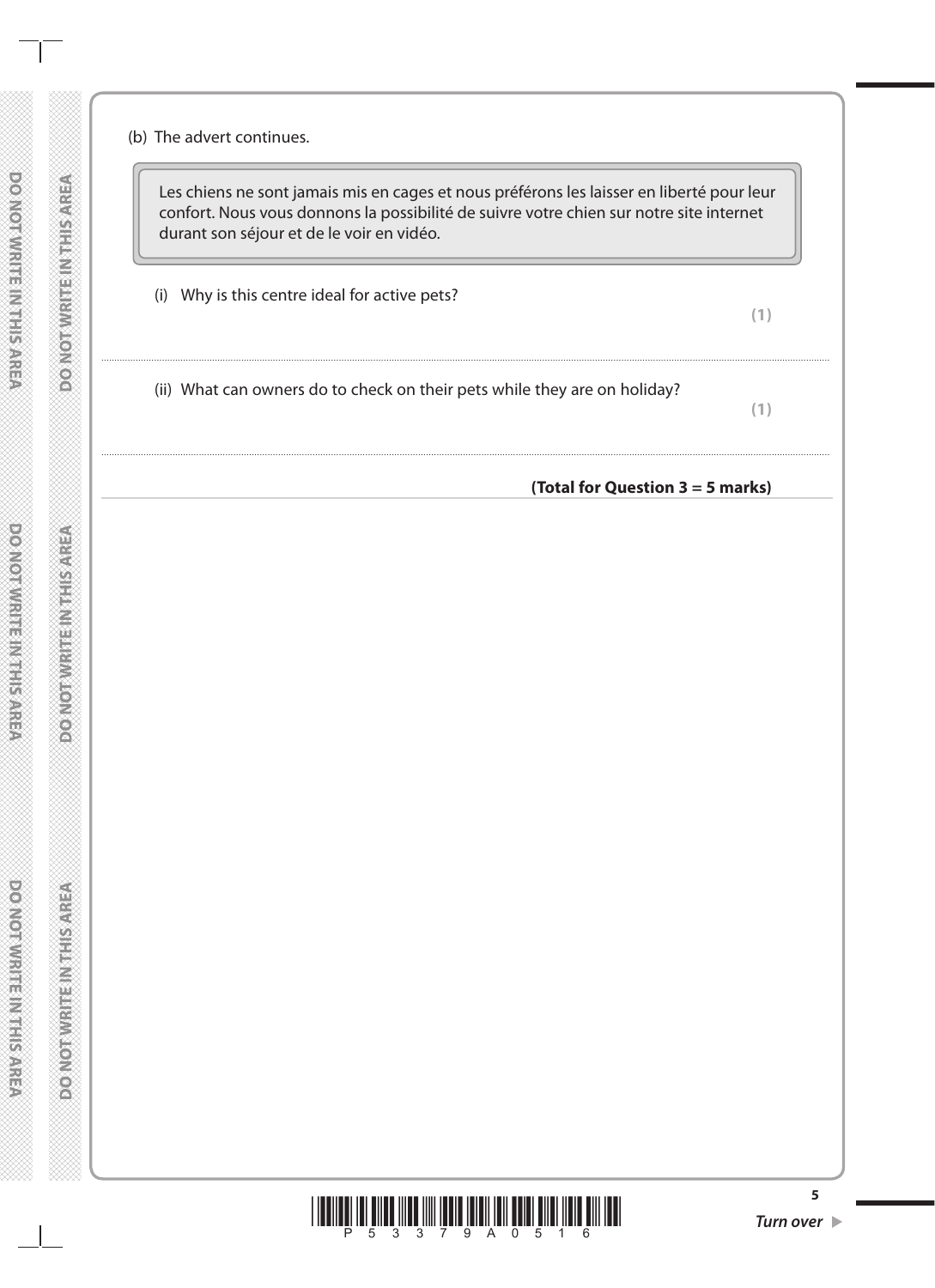**DONOING INSTRUCTS** 

**PONDED MELTING STATE** 

**DO NOTARRA EL SERVERENTE** 

# *'Aliou et Jean'* **by Louis Ekkettubo Bassene**

**4** Read the extract from the literary text.

This short story tells of the daily life of a young boy living in Senegal.

Aliou a douze ans. Il habite dans un quartier tranquille. Ce matin, son père est parti très tôt pour chercher du travail. Parfois il en trouve, mais pour un jour ou deux seulement.

L'après-midi, Aliou et son ami Jean s'installent à côté de la table où la mère d'Aliou essaie de vendre quelques fruits et légumes. Le soir, les enfants mangeront ce qu'elle n'aura pas pu vendre. La sœur d'Aliou revient du « robinet » du quartier où elle a attendu longtemps pour trouver de l'eau.

Aliou aime sa maison même si elle n'est pas terminée. Un jour, peut-être, ils auront l'électricité.

> (Source: Aliou et Jean"Enfants du Sénégal by Louis Ekettubo Bassene © Editions Quart Monde - 1990)

Put a cross  $\boxtimes$  in the correct box.

**Example:** Aliou is … years old.

| $\blacksquare$   A 10  |  |
|------------------------|--|
| <b>X</b>   <b>B</b> 11 |  |
| $\boxtimes$   C 12     |  |
| <b>E</b>   <b>D</b> 13 |  |

(i) Aliou lives in a…

| $\Box$   <b>A</b> quiet location. |
|-----------------------------------|
| $\boxtimes$   <b>B</b> busy town. |
| $\Box$ <b>C</b> lively area.      |
| $\Box$ <b>D</b> small village.    |

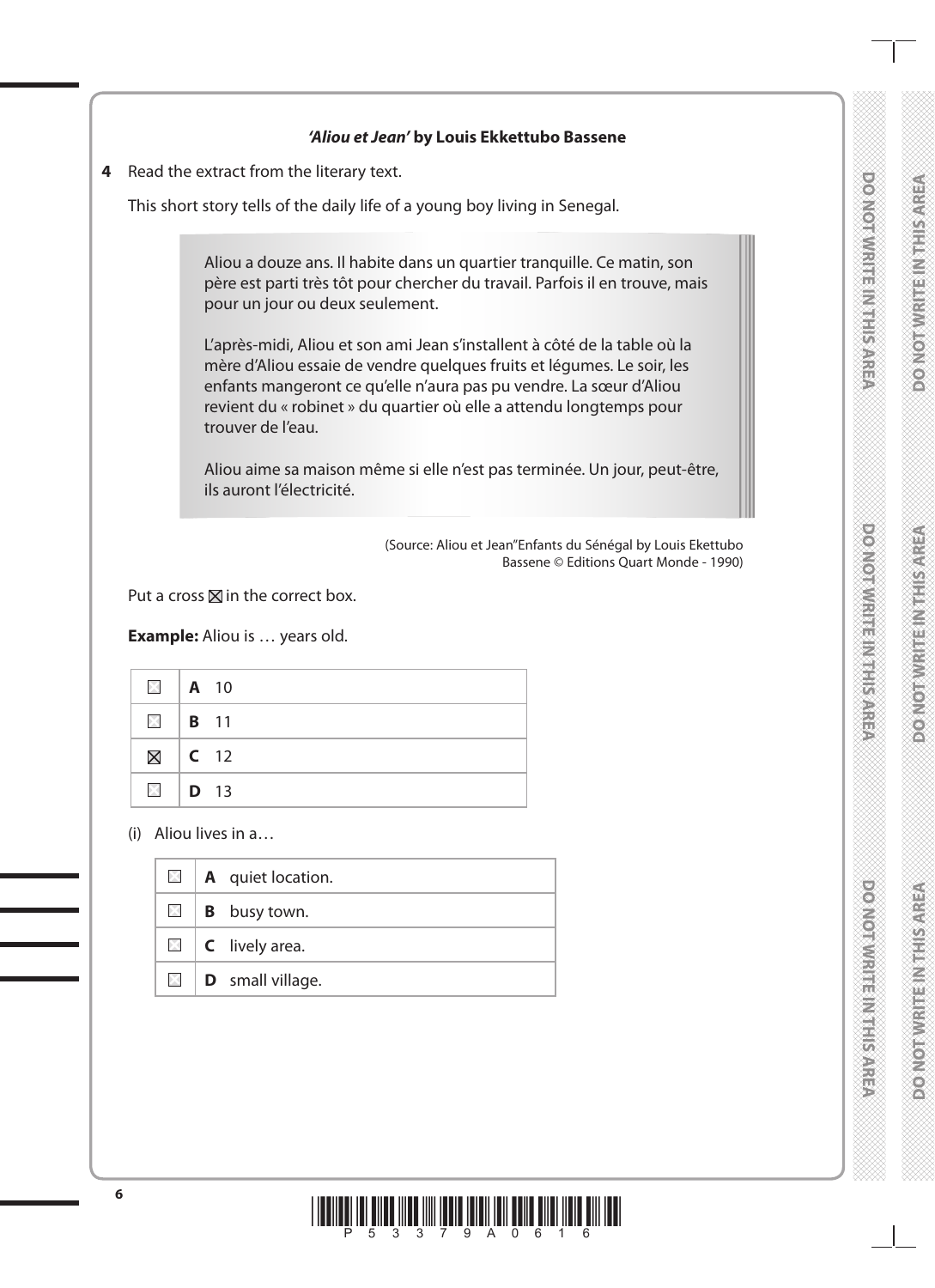(ii) Aliou's father has left early to…

|  | $\Box$   <b>A</b> go to the market.    |
|--|----------------------------------------|
|  | $\boxtimes$ <b>B</b> look for work.    |
|  | $\Box$ <b>C</b> go on a short holiday. |
|  | $\Box$ <b>D</b> visit a friend.        |
|  |                                        |

(iii) This afternoon Aliou's mother is…

| $\times$ | <b>A</b> cooking a meal.               |
|----------|----------------------------------------|
| $\times$ | <b>B</b> looking after the children.   |
| $\times$ | <b>C</b> selling fruit and vegetables. |
| $\times$ | <b>D</b> working in the fields.        |
|          |                                        |

(iv) Aliou's sister went to find…

|          | $\blacksquare$   A food.      |
|----------|-------------------------------|
|          | $\boxtimes$ <b>B</b> clothes. |
|          | $\Box$   <b>C</b> firewood.   |
| $\times$ | <b>D</b> water.               |

(v) Aliou's house…

|          | $\Box$   <b>A</b> has no electricity.   |
|----------|-----------------------------------------|
|          | $\boxtimes$ <b>B</b> is near a station. |
|          | $\Box$ <b>C</b> is falling down.        |
| $\times$ | <b>D</b> has beautiful views.           |

**(Total for Question 4 = 5 marks)**



**DO NOTWRITEINITE SAFE** 

**DOMORWATE INSTRUCTION** 

**DONOTHER HERRICHONGO**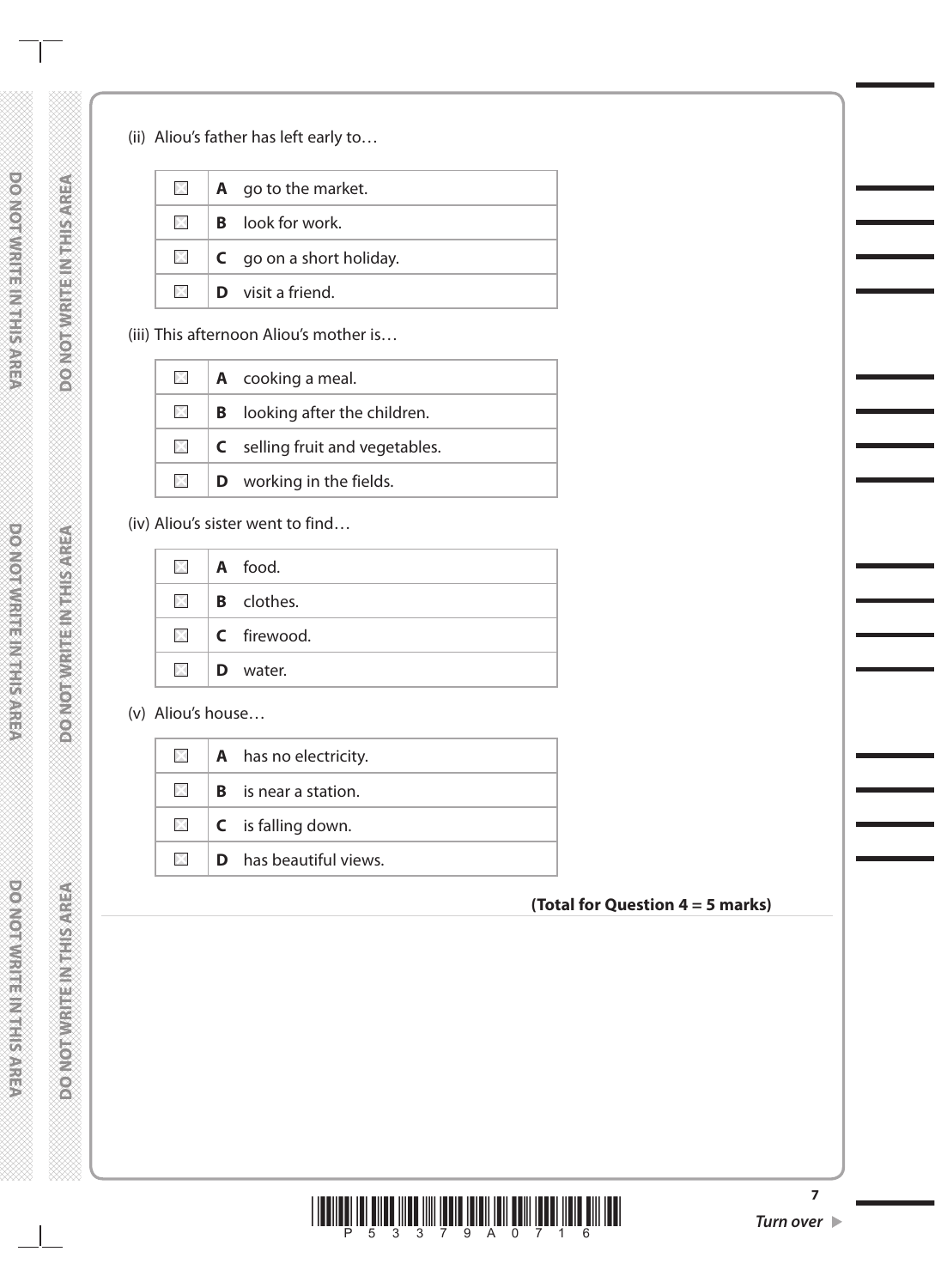| 5     | <b>Voluntary work</b><br>Read the text.                                                                                                                                                                                                                                                                                                                                                                                                                                                                                                                                                                                                                                                |                                |                                        |
|-------|----------------------------------------------------------------------------------------------------------------------------------------------------------------------------------------------------------------------------------------------------------------------------------------------------------------------------------------------------------------------------------------------------------------------------------------------------------------------------------------------------------------------------------------------------------------------------------------------------------------------------------------------------------------------------------------|--------------------------------|----------------------------------------|
|       | Moi, je m'appelle Florence et je travaille bénévolement depuis un an. J'aime<br>développer de nouvelles compétences et rencontrer de nouvelles personnes.<br>Chaque week-end, je rends visite à des personnes âgées avec Paul, mon copain. Nous<br>jouons aux cartes. Nous faisons du jardinage, par exemple, nous tondons la pelouse.<br>Quelquefois, nous nettoyons la maison. Samedi dernier, nous avons accompagné<br>Josiane, une vieille dame, au supermarché pour acheter des provisions. Dans son<br>appartement, nous avons tous les trois préparé le déjeuner ensemble. Après avoir<br>mangé, nous avons aidé Josiane à utiliser Skype pour appeler son petit-fils au Congo. | Ľ                              |                                        |
|       | Answer the following questions in English.                                                                                                                                                                                                                                                                                                                                                                                                                                                                                                                                                                                                                                             |                                |                                        |
|       | (a) Why does Florence do voluntary work? Give one reason.<br>(1)                                                                                                                                                                                                                                                                                                                                                                                                                                                                                                                                                                                                                       |                                |                                        |
|       | (b) How do Florence and Paul help elderly people?<br>(2)                                                                                                                                                                                                                                                                                                                                                                                                                                                                                                                                                                                                                               |                                |                                        |
| $(i)$ |                                                                                                                                                                                                                                                                                                                                                                                                                                                                                                                                                                                                                                                                                        | <b>MERCHANO</b>                |                                        |
| (ii)  | (Total for Question 5 = 3 marks)                                                                                                                                                                                                                                                                                                                                                                                                                                                                                                                                                                                                                                                       |                                |                                        |
|       |                                                                                                                                                                                                                                                                                                                                                                                                                                                                                                                                                                                                                                                                                        |                                |                                        |
|       |                                                                                                                                                                                                                                                                                                                                                                                                                                                                                                                                                                                                                                                                                        | <b>Device Mission Sections</b> | <b>REPARED IN A PARTICULAR CONTROL</b> |
| 8     |                                                                                                                                                                                                                                                                                                                                                                                                                                                                                                                                                                                                                                                                                        |                                |                                        |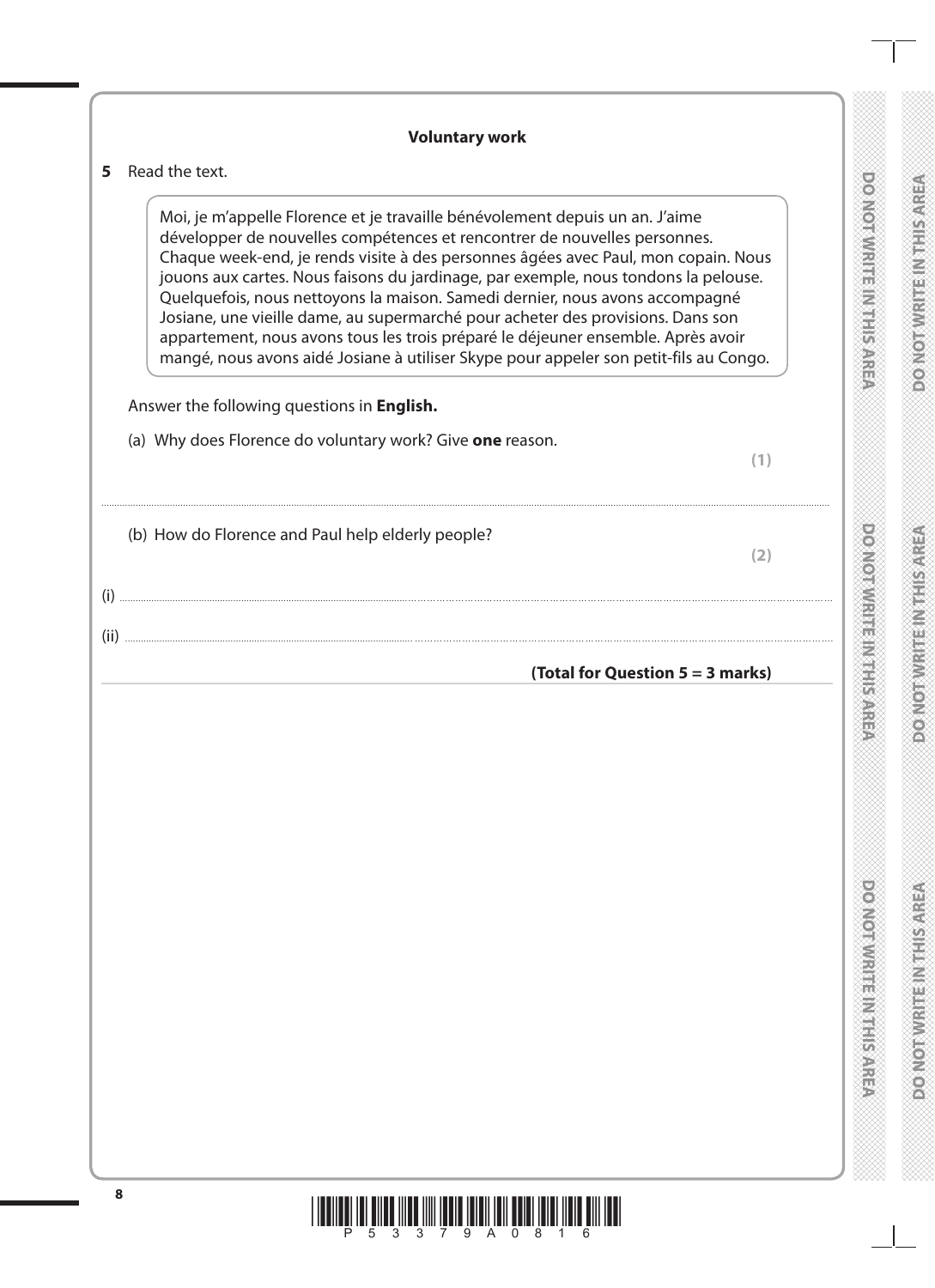| 'No et Moi' by Delphine de Vigan                                                                                                                                                                                                                |                          |
|-------------------------------------------------------------------------------------------------------------------------------------------------------------------------------------------------------------------------------------------------|--------------------------|
| Read the extract from the literary text.                                                                                                                                                                                                        |                          |
| Lou is waiting for a train to arrive.                                                                                                                                                                                                           |                          |
| La Gare d'Austerlitz, j'y vais quand je finis les cours tôt. J'y vais pour<br>regarder les trains qui partent, parce que j'aime bien voir l'émotion des<br>gens. C'est pour ça que je ne rate jamais les matchs de football à la<br>télévision. |                          |
| Voilà pourquoi je me trouvais ici. J'attendais l'arrivée du train.<br>Soudain, quelqu'un m'a tapé sur l'épaule.                                                                                                                                 |                          |
| - Salut, je m'appelle No, et toi ?                                                                                                                                                                                                              |                          |
| - Moi, c'est Lou Lou Bertignac.                                                                                                                                                                                                                 |                          |
| (En général, mon nom de famille fait son petit effet, car les gens croient<br>que je suis de la famille du célèbre chanteur, peut-être même sa fille.)                                                                                          |                          |
| Cela n'a pas eu l'air d'impressionner No. Ce n'était pas son genre de<br>musique peut-être.                                                                                                                                                     |                          |
|                                                                                                                                                                                                                                                 |                          |
| (Source: No et Moi (Littérature) by Delphine de Vigan © Le Livre de Poche 2009)                                                                                                                                                                 |                          |
| Answer the following questions in English. You do not need to write in full sentences.                                                                                                                                                          |                          |
| (a) When does Lou go to the station?                                                                                                                                                                                                            |                          |
| (b) Why does she enjoy watching football matches on TV?                                                                                                                                                                                         |                          |
| (c) Why do people think that Lou is related to a famous singer?                                                                                                                                                                                 |                          |
| (d) Why is No possibly not impressed?                                                                                                                                                                                                           |                          |
| (Total for Question $6 = 4$ marks)                                                                                                                                                                                                              | (1)<br>(1)<br>(1)<br>(1) |

 $\Box$ 

DO NOTWRITE INTHISAREA

**DOMORWHEIMENTSARE** 

**DO NOT WRITEINITHIS AREA** 

 $\Box$ 

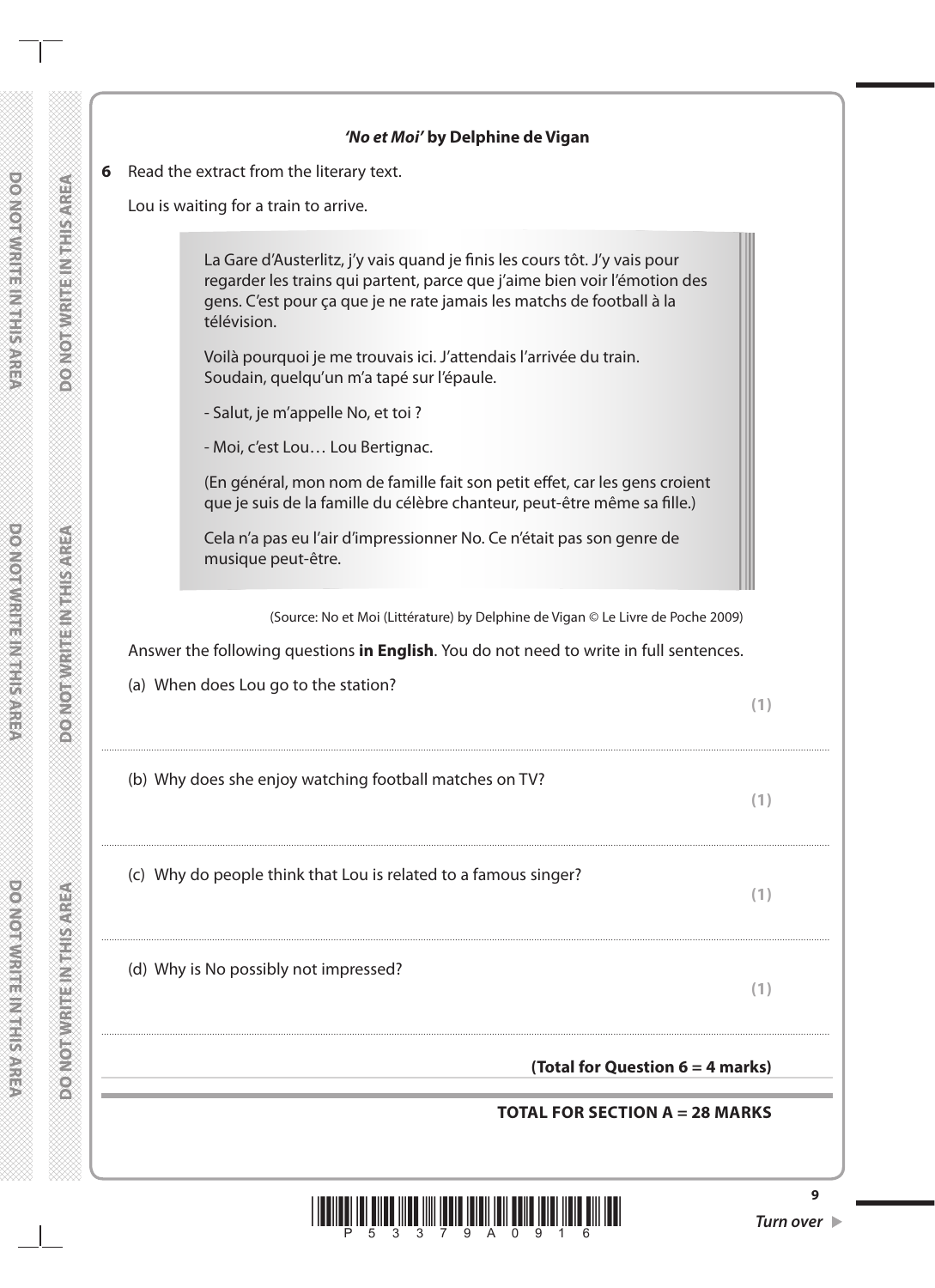### **SECTION B**

### **Une catastrophe pour la région**

### **7** Lis cet article.

En avril, il y a eu une catastrophe en Bretagne car un bateau pétrolier s'est cassé en deux. L'accès à la plage est interdit pour cause de pollution. Dans deux mois, ce sont les vacances d'été et cette région dépend du tourisme et de la pêche. Encore 80% ont des chambres libres. Normalement, au mois de mai, tout est réservé. À la télévision, on montre une mer propre mais les touristes ne veulent pas venir car ils pensent qu'ils ne peuvent pas nager ou manger le poisson, une spécialité de cette région.

Complète chaque phrase en utilisant un mot de la case. Attention ! Il y a des mots que tu n'utiliseras pas.

|             | avril    | touristes | plage  | camion                             |     |  |  |
|-------------|----------|-----------|--------|------------------------------------|-----|--|--|
|             | mai      | complets  | région | libres                             |     |  |  |
|             | vacances | poisson   | bateau | vin                                |     |  |  |
|             |          |           |        |                                    |     |  |  |
|             |          |           |        |                                    | (1) |  |  |
|             |          |           |        |                                    | (1) |  |  |
|             |          |           |        |                                    |     |  |  |
| (1)<br>mai. |          |           |        |                                    |     |  |  |
| (1)         |          |           |        |                                    |     |  |  |
|             |          |           |        |                                    | (1) |  |  |
|             |          |           |        | (Total for Question $7 = 5$ marks) |     |  |  |



**PORTOR WEBSTERS** 

**DONOS REPORTS NO PROTECT** 

**RECIVED IN THE REPORT OF STRONG** 

**DOCKLOSK WRITING HIS AREA**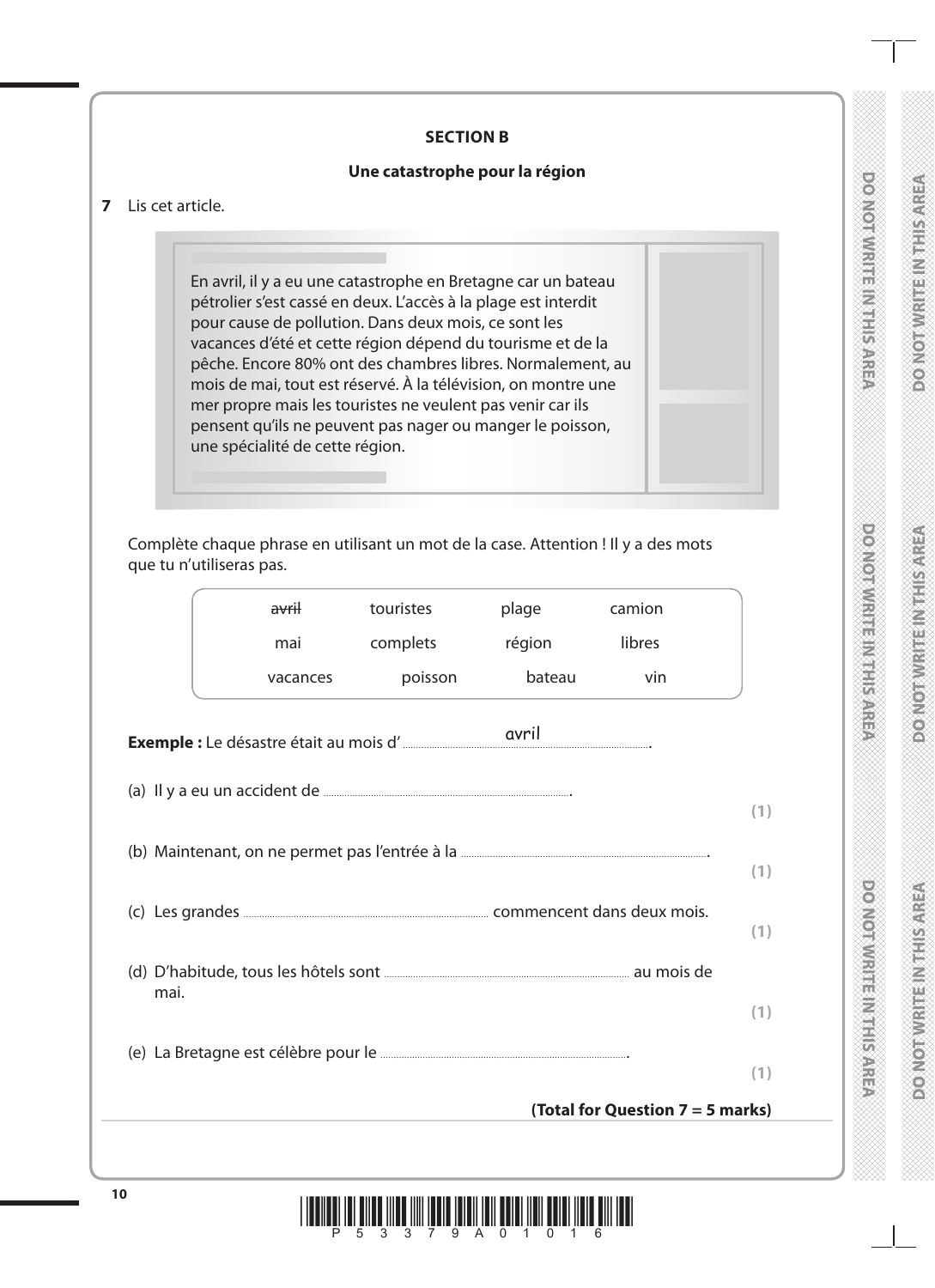|   | ó  |   | I |  |  |
|---|----|---|---|--|--|
|   |    |   |   |  |  |
|   |    |   |   |  |  |
|   |    |   |   |  |  |
|   |    |   |   |  |  |
|   | ù  |   |   |  |  |
|   |    |   |   |  |  |
|   |    |   |   |  |  |
|   | ž. |   |   |  |  |
|   |    |   |   |  |  |
|   | á  |   | ì |  |  |
|   |    |   |   |  |  |
|   | ¢  |   |   |  |  |
|   |    |   |   |  |  |
|   | ₩  |   |   |  |  |
|   |    |   |   |  |  |
|   |    |   |   |  |  |
|   |    |   |   |  |  |
|   | ₩  |   |   |  |  |
|   |    |   |   |  |  |
|   | Š  |   |   |  |  |
|   |    |   |   |  |  |
|   |    |   |   |  |  |
|   |    |   | ţ |  |  |
|   |    |   |   |  |  |
|   |    |   |   |  |  |
|   |    |   |   |  |  |
|   | Î  |   | ì |  |  |
|   |    |   |   |  |  |
|   | ₩  |   |   |  |  |
|   |    |   |   |  |  |
|   |    |   |   |  |  |
|   |    |   |   |  |  |
|   |    |   |   |  |  |
|   |    |   |   |  |  |
|   |    |   |   |  |  |
|   |    |   |   |  |  |
|   | ⇔  |   |   |  |  |
|   |    |   |   |  |  |
|   | ×  |   |   |  |  |
|   |    |   |   |  |  |
|   | ×  | H |   |  |  |
|   |    |   |   |  |  |
|   |    |   |   |  |  |
|   | ⇔  |   |   |  |  |
|   |    |   |   |  |  |
|   | ≅  | m |   |  |  |
|   |    |   |   |  |  |
|   |    |   |   |  |  |
|   |    |   |   |  |  |
|   | ì  |   |   |  |  |
|   |    |   |   |  |  |
| į |    |   |   |  |  |
|   | ţ  |   |   |  |  |
|   |    |   |   |  |  |
|   |    |   |   |  |  |
|   |    |   |   |  |  |
|   |    |   |   |  |  |
|   |    |   |   |  |  |
|   | Ì  |   |   |  |  |
|   |    |   |   |  |  |
|   |    |   |   |  |  |
|   |    |   |   |  |  |
|   | Ì  |   |   |  |  |
|   |    |   |   |  |  |
|   |    |   |   |  |  |
|   |    |   |   |  |  |
| ï | t  |   |   |  |  |
|   |    |   |   |  |  |
|   |    |   |   |  |  |
|   |    |   |   |  |  |
|   |    |   |   |  |  |
|   |    |   |   |  |  |

**DOMOTWRITEIN THIS AREA** 

DO NOTWRITE MITHIS AREA

**DOMORWARE IN THIS AREA** 

**DOMORWARE MARIA PAREA** 

DONOT WRITEIN THIS AREA

### **BLANK PAGE**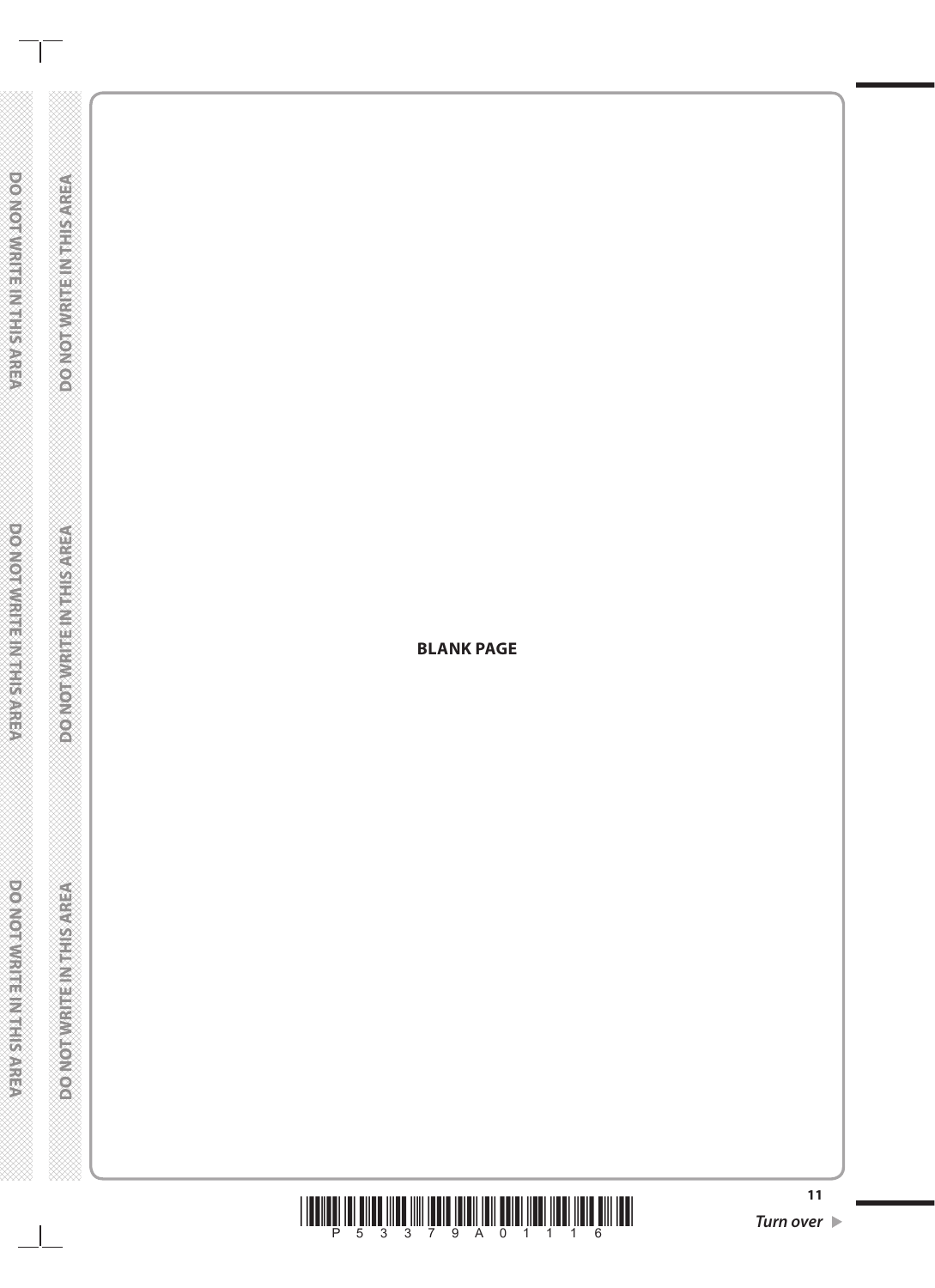### **Mes vacances**

**8** Lis le blog de Pierre.

D'habitude, je passe mes vacances dans un hôtel dans le Sud de la France, mais cette année, mon frère jumeau et moi avons fait du camping en Espagne avec nos amis. Nous voulions faire du kayak tous les jours et le premier jour, c'était génial ! La plage n'était qu'à cent mètres et le soleil brillait ! Puis, pendant la première nuit, il a fait de l'orage. La pluie était affreuse et donc on a décidé d'aller en ville pour acheter des souvenirs mais quelqu'un m'a volé mon argent et j'ai dû aller au commissariat.

Mets une croix  $\boxtimes$  dans la case correcte.

**Exemple :** Normalement Pierre va en…

| $\Box$   <b>A</b> Espagne.   |
|------------------------------|
| $\boxtimes$ <b>B</b> France. |
| $\Box$ $\Box$ Grèce.         |
| $\boxtimes$ D Italie.        |

(i) Le frère de Pierre est…

| $\boxtimes$ 1 | <b>A</b> plus jeune que lui.                 |
|---------------|----------------------------------------------|
|               | $\mathbb{Z}$   <b>B</b> plus grand que lui.  |
|               | $\mathbb{Z}$   <b>C</b> du même âge que lui. |
|               | $\Box$ <b>D</b> moins timide que lui.        |

(ii) Cette année Pierre et son frère avaient l'intention de…

|  | $\boxtimes$   <b>A</b> rester dans un hôtel.   |
|--|------------------------------------------------|
|  | $\Box$   <b>B</b> faire des sports nautiques.  |
|  | $\Box$ <b>C</b> se reposer à la plage.         |
|  | $\blacksquare$ <b>D</b> visiter les monuments. |



**RECIVED IN THE REPORT OF STRONG** 

**PORTOR WEBSTERS** 

**DO NOT MARKET AND A STREET STREET** 

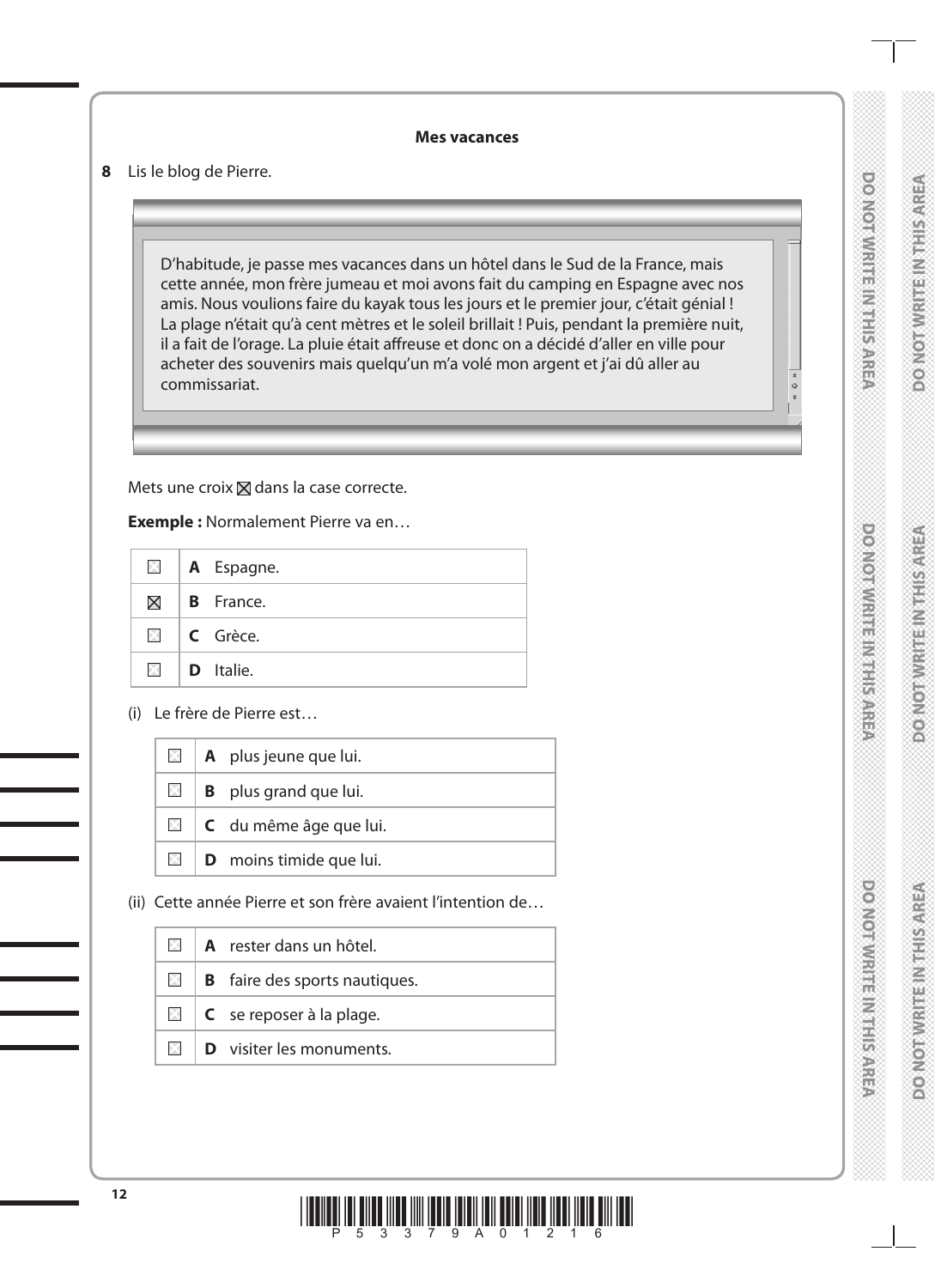(iii) Au tout début des vacances…

|          | $\Box$   <b>A</b> il pleuvait.                                                                                                                                                                                                                                                                                                                                                                                                                                                               |
|----------|----------------------------------------------------------------------------------------------------------------------------------------------------------------------------------------------------------------------------------------------------------------------------------------------------------------------------------------------------------------------------------------------------------------------------------------------------------------------------------------------|
| $\times$ | <b>B</b> il y avait une tempête.                                                                                                                                                                                                                                                                                                                                                                                                                                                             |
|          | $\boxtimes$ $\blacksquare$ $\blacksquare$ $\blacksquare$ $\blacksquare$ $\blacksquare$ $\blacksquare$ $\blacksquare$ $\blacksquare$ $\blacksquare$ $\blacksquare$ $\blacksquare$ $\blacksquare$ $\blacksquare$ $\blacksquare$ $\blacksquare$ $\blacksquare$ $\blacksquare$ $\blacksquare$ $\blacksquare$ $\blacksquare$ $\blacksquare$ $\blacksquare$ $\blacksquare$ $\blacksquare$ $\blacksquare$ $\blacksquare$ $\blacksquare$ $\blacksquare$ $\blacksquare$ $\blacksquare$ $\blacksquare$ |
|          | $\Box$ <b>D</b> il faisait un temps couvert.                                                                                                                                                                                                                                                                                                                                                                                                                                                 |

(iv) Pierre et son frère sont allés en ville pour…

| $\times$       | <b>A</b> aller au commissariat. |
|----------------|---------------------------------|
| $\boxtimes$    | <b>B</b> changer de l'argent.   |
|                | $\Box$ <b>C</b> faire du kayak. |
| $\mathsf{X}$ . | <b>D</b> faire du shopping.     |

(v) Leur problème en ville était…

|              | $\blacksquare$   A un retard.                                                                                                                      |
|--------------|----------------------------------------------------------------------------------------------------------------------------------------------------|
| $\mathsf{X}$ | <b>B</b> une erreur.                                                                                                                               |
|              | $\boxtimes$ $\blacksquare$ $\blacksquare$ $\blacksquare$ $\blacksquare$ $\blacksquare$ $\blacksquare$ $\blacksquare$ $\blacksquare$ $\blacksquare$ |
| $\mathsf{X}$ | <b>D</b> un accident.                                                                                                                              |

# **(Total for Question 8 = 5 marks)**



**DO NOTWRITEINITE SAFE** 

**CENTRAL PRODUCTIONS OF PRODUCT** 

**DONOTWRITEN MILLISTRIER**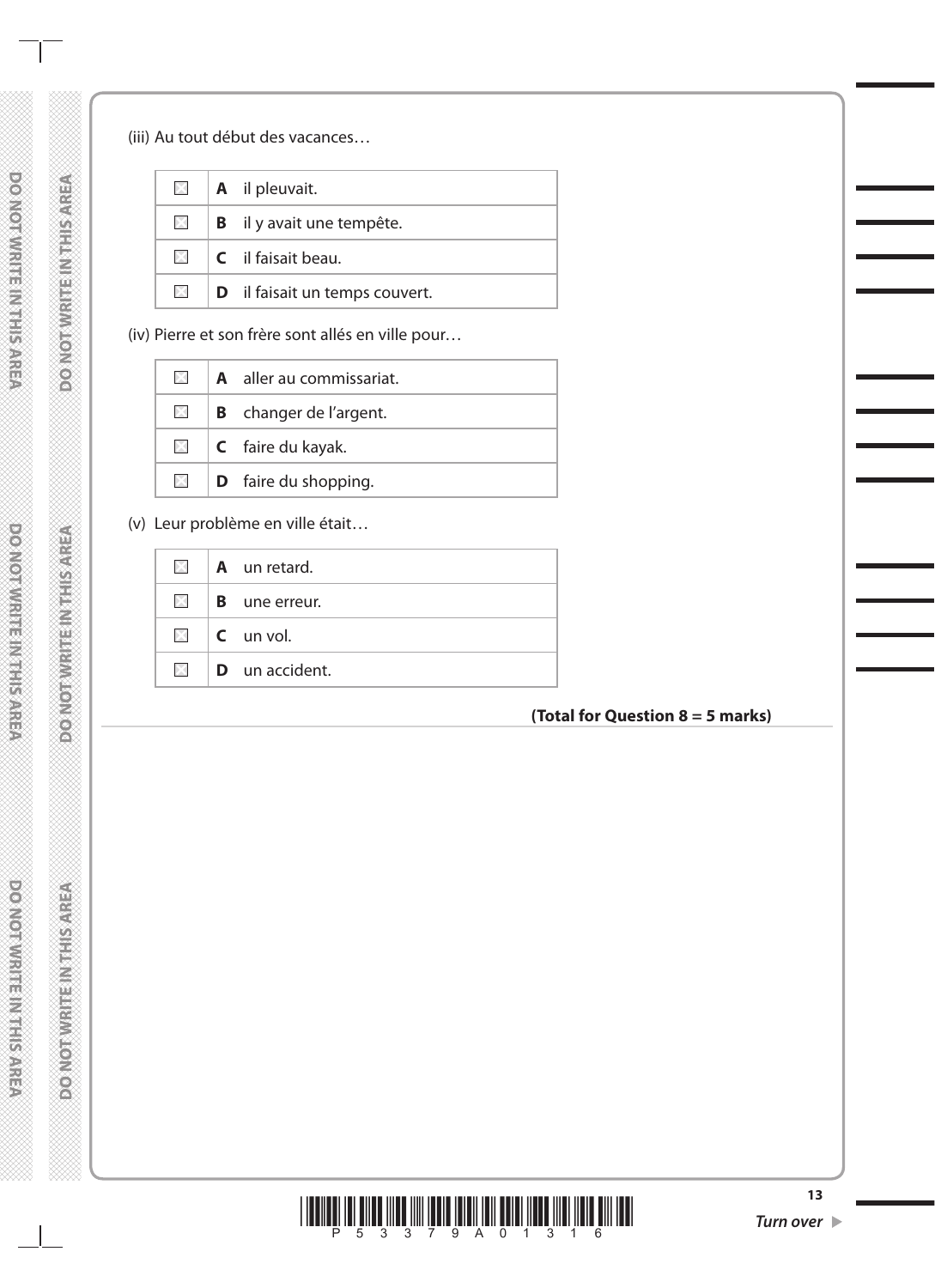# **DONOTWRITEINITISAREA**

DONOTWRITE IN THIS AREA

**DONOTWERE INTHIS AREA** 

**DOMOROVIES IN STREET** 

**DONOTWIRES MILLION OF** 

# **Ma fête préférée**

**9** Lis ces commentaires sur un site internet.

| Lucie:          |                                                                                                                                                              | J'habite à Nice où notre carnaval est très célèbre. L'année dernière,<br>maman a fait des crêpes et puis j'ai assisté au défilé pour la première fois.                                                       |  |  |  |
|-----------------|--------------------------------------------------------------------------------------------------------------------------------------------------------------|--------------------------------------------------------------------------------------------------------------------------------------------------------------------------------------------------------------|--|--|--|
| <b>Bernard:</b> |                                                                                                                                                              | Cet été, nous irons à Paris au mois de juillet pour célébrer la Fête<br>Nationale. On va voir le défilé militaire et un spectacle son et lumière.                                                            |  |  |  |
|                 | <b>Chrystelle :</b> J'ai une fille de six ans - j'adore la Fête des Mères parce qu'elle<br>m'offre toujours un cadeau bien spécial qu'elle a fait elle-même. |                                                                                                                                                                                                              |  |  |  |
| <b>Didier:</b>  |                                                                                                                                                              | À Noël, le plus important, c'est d'être chez moi. Il y a toujours un<br>repas spécial. L'année dernière, comme en 2017 nous avons loué<br>un chalet mais heureusement nous resterons chez nous cette année ! |  |  |  |
|                 |                                                                                                                                                              | C'est qui ? Choisissez entre : Lucie, Bernard, Chrystelle et Didier.                                                                                                                                         |  |  |  |
|                 |                                                                                                                                                              |                                                                                                                                                                                                              |  |  |  |
|                 | Chacun des noms peut être utilisé plusieurs fois.                                                                                                            |                                                                                                                                                                                                              |  |  |  |
|                 |                                                                                                                                                              | Exemple : Chrystelle Chrystelle Chrystelle adore recevoir des cadeaux faits à la main.                                                                                                                       |  |  |  |
|                 |                                                                                                                                                              |                                                                                                                                                                                                              |  |  |  |
|                 |                                                                                                                                                              | (1)<br>(1)                                                                                                                                                                                                   |  |  |  |
|                 |                                                                                                                                                              | (1)                                                                                                                                                                                                          |  |  |  |
|                 |                                                                                                                                                              | (1)                                                                                                                                                                                                          |  |  |  |
|                 |                                                                                                                                                              | (1)                                                                                                                                                                                                          |  |  |  |
|                 |                                                                                                                                                              | (Total for Question $9 = 5$ marks)                                                                                                                                                                           |  |  |  |

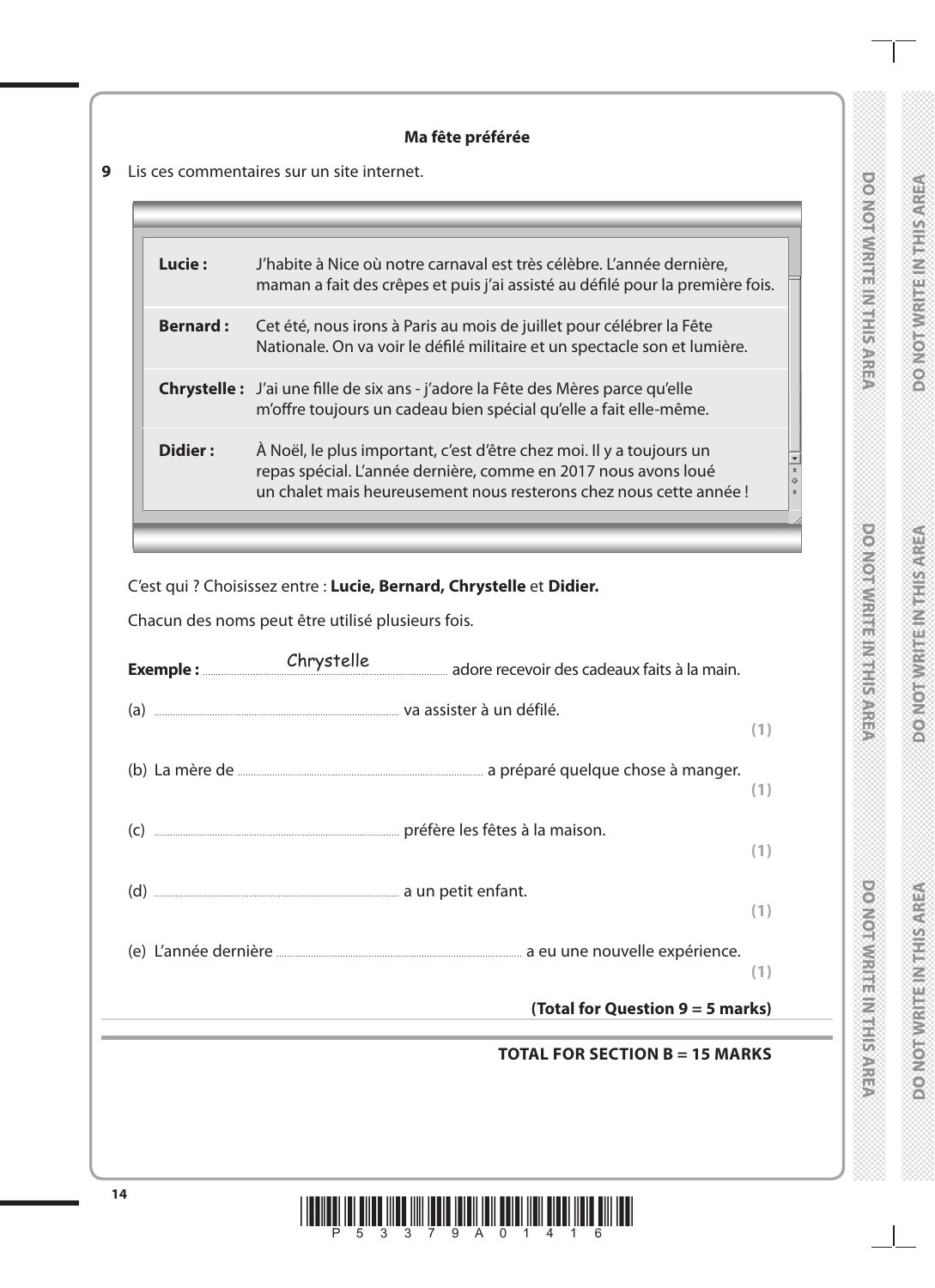| <b>SECTION C</b> |  |  |
|------------------|--|--|
|                  |  |  |

### **Translation**

### 10 Translate this passage into English.

Mon collège est assez petit. Les profs sont sympas, sauf le prof d'histoire, car il nous donne trop de travail. J'ai toujours aimé les sciences mais l'anglais est dur. À l'avenir, j'espère devenir médecin. Après mes examens, j'irai à l'université.

(Total for Question 10 = 7 marks)

# **TOTAL FOR SECTION C = 7 MARKS TOTAL FOR PAPER = 50 MARKS**



**DONOTHING HINGIONO** 

**DOATOF WRITEIN IT: ISSNRES** 

**DOMORWRITEINITH SWREA**